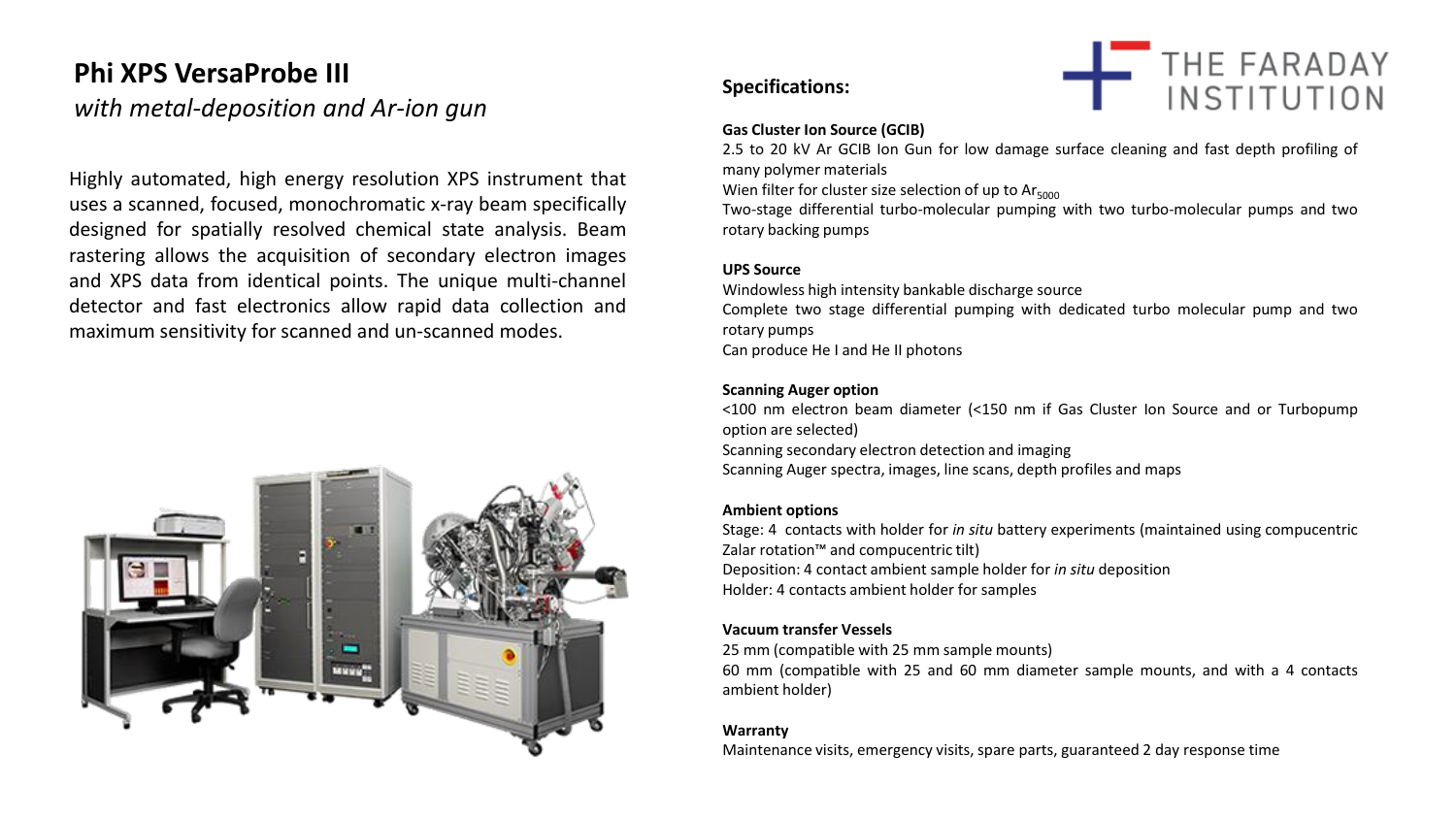# **Spark Plasma Sintering equipment (HP D 10-GB)**

*in glovebox (2 arms + 4 arms) with water chiller*

SPS system for consolidation of various powdery raw materials using uniaxial pressing force and heating by direct current supply (DC impulses). The preparation of the material is carried out in a glovebox connected to the HP D 10 system as upstream equipment with oxygenfree, dehumidified atmosphere. The loading of the HP D 10 is also carried out via the connected glovebox. The whole process can be run under vacuum as well as under inert atmosphere (N2, Ar). The concept of this FAST equipment was designed to meet the special requirements for the research and development of metal and ceramic materials but also for Composites, functionally graded materials (FGMs), hard metals and especially "Nano Materials" up to temperatures of 2400°C.



## **Specifications:**



#### **Vessel**

Stainless steel, double-walled. Completely water cooled Chamber and press cylinder are integrated in pressing frame

#### **Heating system**

Inverter gives impulses that can be freely programmed via control High capacity transformer, water-cooled Pulse ON and OFF times freely programmable (1….25 ms)

#### **Pressing system**

Hydraulics aggregate incl. oil cooler and servo valves, brand Bosch-Rexroth incl. integrated control (HNC) Piston stroke: 0…100 mm Pressing force: 3…100 kN Max. speed pressing punches: 2 mm/s Displacement transducer, absolute and relative path, ds/dt signal 0-100 mm/min., accuracy 3 µm

#### **Temperature measurement**

- 1 piece pyrometer (type IGA6, measuring range 250… 2500°C) mounted in axial direction 2 pieces thermocouple type K for temperature control of the pressing punches on the surface, implication in the process control (alarm)
- 1 pieces thermocouple type K for flexible arrangement on the mould for temperature control and measurement

#### **Vacuum, gas system**

2 stage rotary vane vacuum pump type D8B, Leylod brand Vacuum in cold, clean furnace: 5 x 10-1 mbar Leakage rate:  $< 1 \times 10^{-2}$  mbar  $1/s$ Working gases: Ar, N<sub>2</sub>, He Operating modes: vacuum full / relative pressure control 20…60 mbar

#### **Warranty**

Maintenance visits, emergency visits, spare parts, guaranteed 2 day response time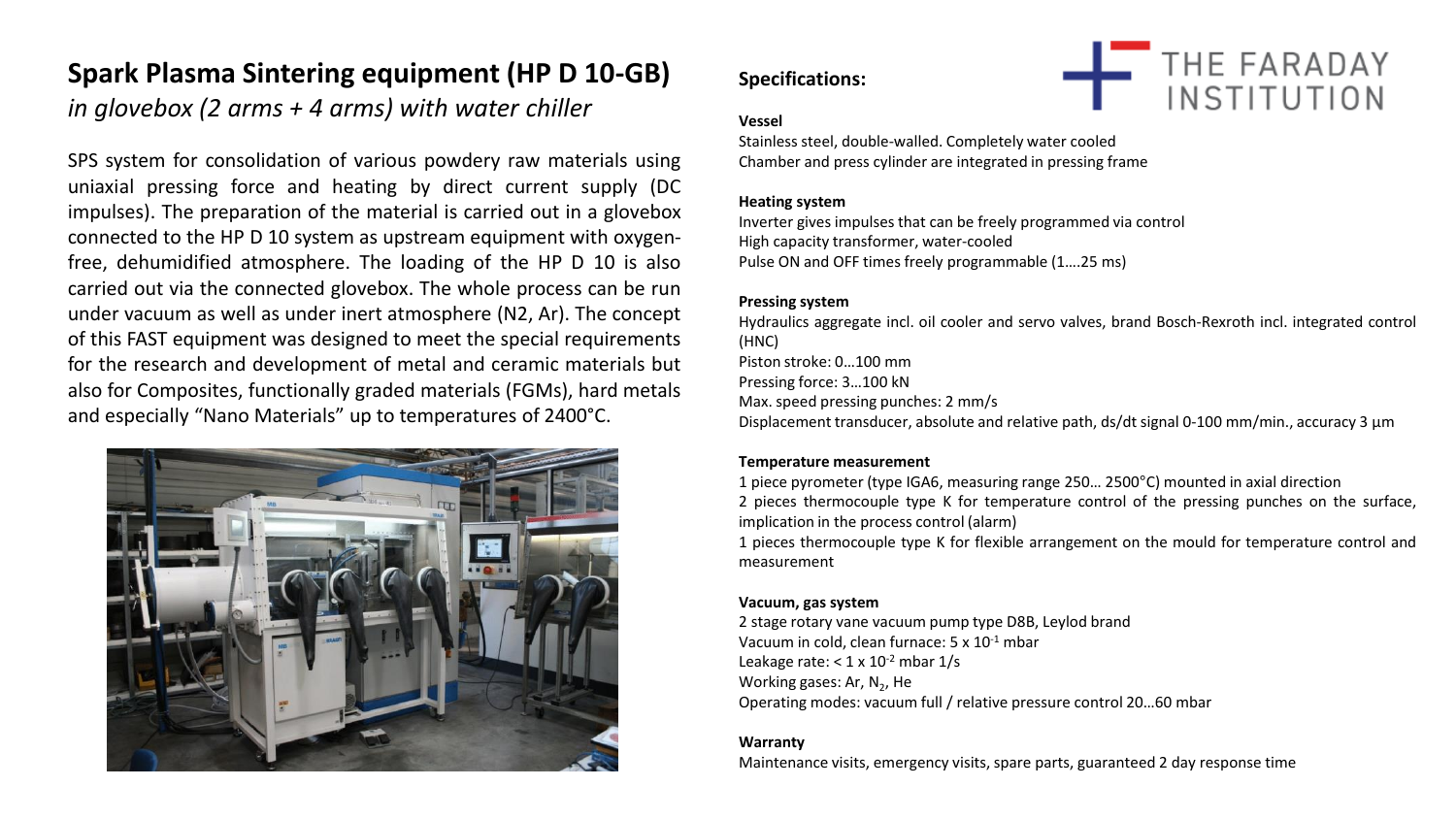# **PVD Glovebox (5 arms)**

*with Li/Na-evaporator and plasma cleaner* 

The MB-ProVap-36 with cubical high vacuum chamber is fully integrated into MBraun inert gas glovebox system. This versatile research and development tool that is fundamental for accurate and controlled thin film deposition and the fabrication of full and half cells under vacuum conditions. The rectangular chamber design also offers additional pump configurations such as more powerful turbo-molecular and cryo-pumps. The bespoke bell jar system DIENER –TETRA 22 plasma cleaner allows the removal of organic matter from surfaces.



#### **Specifications**



#### **Vacuum Chamber Specifications**

Inner dimension: 380 x 380 x 500 mm, 72 L volume 2 door access with manual closing mechanism Stainless-steel inliners as protection shielding for easy removal and cleaning on chamber/doors Basic flange with 14 high vacuum feedthroughs and high vacuum flange

#### **Deposition Controller**

4 QCM Sensor input Measurement/Update rate: 1 to 10 Hz Rate display resolution: 0.01 Angstrom/sec, Thickness display resolution: 0.001 kAngstrom Processes: 100 processes, 1000 layers, 50 films, 4 co-deposited films Height adjustable electro-pneumatic baffle for unintended material deposition onto substrate

#### **Evaporation Technology**

Temperature controlled organic evaporation Round Magnetron sputter source RF, DC or DC Pulsed power modes For bonded, clamped, or direct water-cooled targets

#### **Substrate**

For substrates up to 105 x 105 mm or 153 mm wafers Heated/cooled substrate holder with rectangular coating chamber Adjustable substrate rotation speed, up to 33 RPM Pre-treatment**:** Integrated quartz lamp heaters, 500W lamp, up to 200°C

#### **Ultimate vacuum**

Down to: < 2x10-6 mbar (@ 230 l/s turbo molecular vacuum pump) < 9x10-7 mbar (@ 560 l/s turbo molecular vacuum pump)

#### **Plasma Cleaner**

Vacuum Chamber inner dimension 305 x 305 x 250 mm, 22 L volume Pneumatic lift allows easy loading and unloading of samples Pirani sensor pressure measurement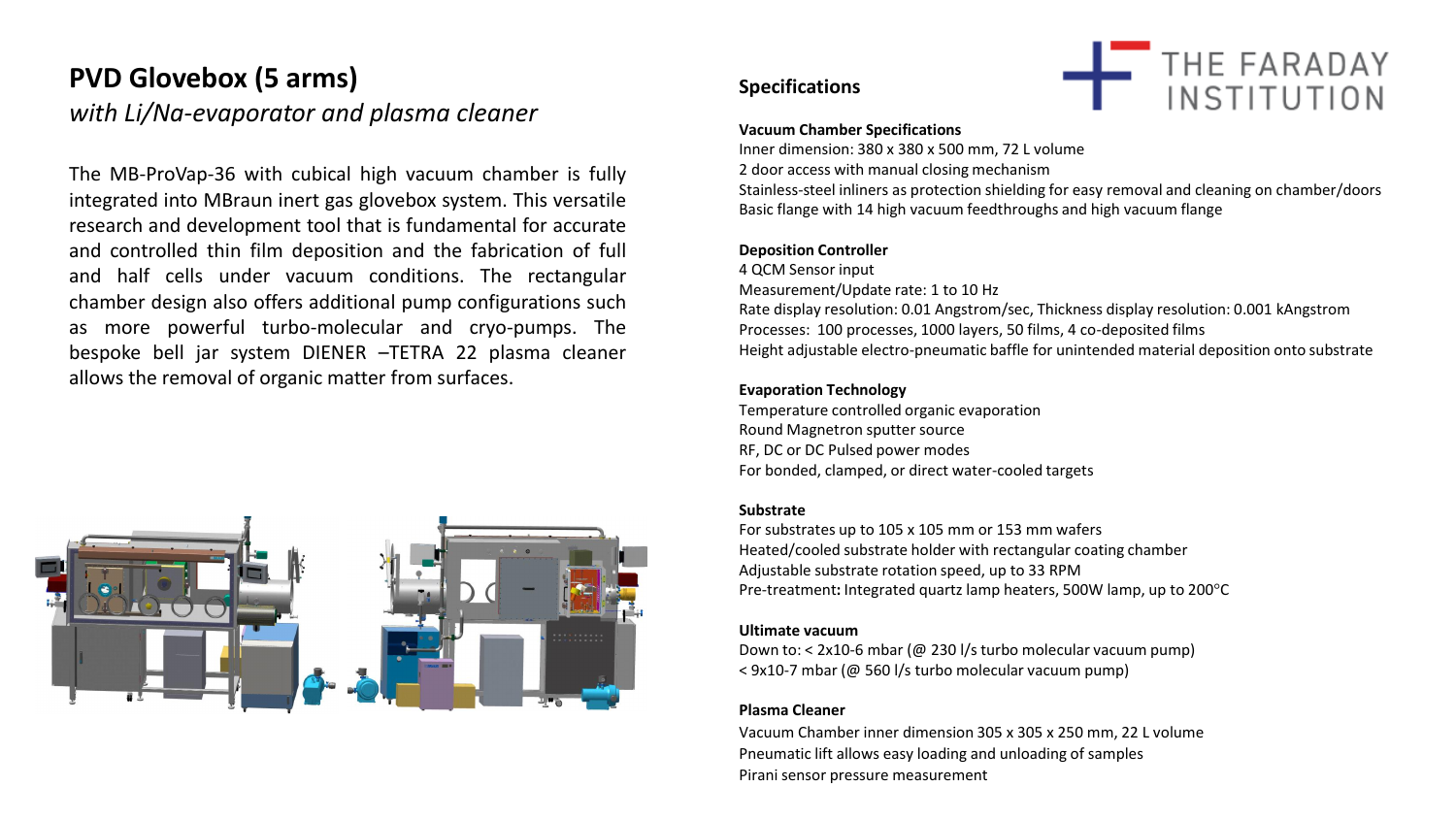# **Environmental Glovebox (5 arms)**

with 3 independent chambers **Specifications** 

Glovebox with ovens and high precision presses for isostatic electrochemical characterization at different temperatures.





#### **Glovebox**

Standard Single sided 4 arm glove box with main antechamber (right) Mini antechamber oven up to 150°C, installed on right side wall (150 diameter x 400 mm length) Dimensions workspace 1800 x 900 x 780 mm Lighting (front side) Gas purification system for closed cycle circulation Removal: oxygen and moisture, <1 ppm Sensor-Set:  $H_2O$  and  $O_2$ Molecular sieve solvent purifier inline and bypass operation modes 10 banana fitted plugs Quick purge 16 feed through flanges Temp settings by means of a standalone controller (PID settings)

#### **Temperature test chambers (Small)**

2 x small stainless steel test chambers: inside approx. 300 x 500 x 350 mm Temp range: -20°C up to 100°C Removable shelve plate in middle of chamber (stackable shelves) Temp control by external bath cooling system (Si oil) with integrated control unit Temp fluctuation +- 0.3 K Fan integrated into chamber door to generate high temperature uniformity inside

#### **Temperature test chamber (Tall)**

Stainless steel, inner dimensions approx. 700 x 500 x 350 mm Temp range: -20°C to 100°C Sliding door Temp control by external bath cooling system (Si oil) with integrated control unit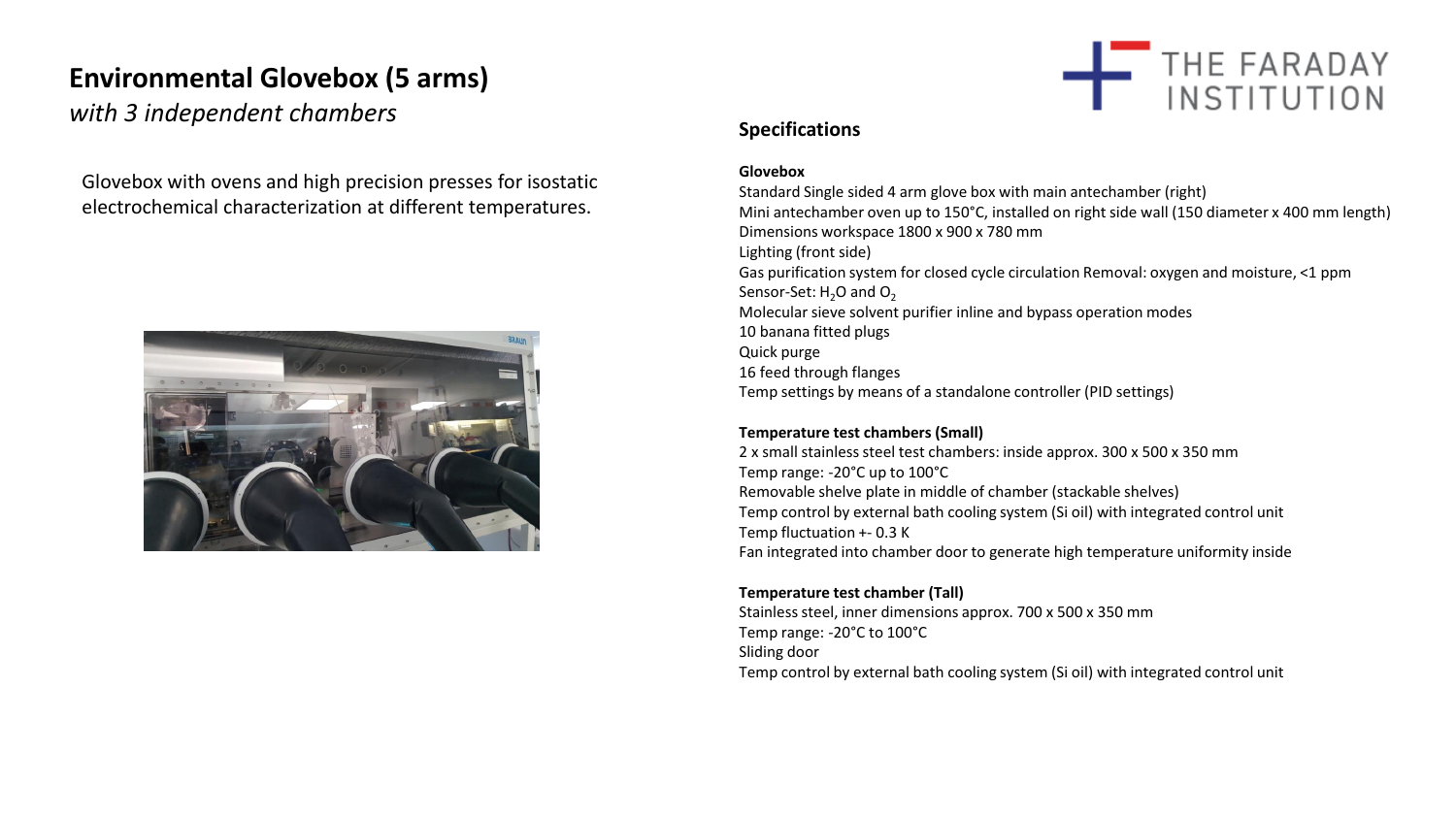# **Mechanical Testing Glovebox (4 arms)**

*Low force testing* 

MBraun glovebox equipped with an electrochemical-mechanical probe station for testing the mechanical properties of interfaces, symmetric cells and whole cells. This system offers real-time auto tuning of control parameters, based on measured test force and strain data. Safely make comparisons to unknown sample data without the need for preliminary tests. In addition, the autotuning function easily performs strain control, an ISO 6892-2009 requirement. Cutting edge software that allows: data to be obtained rapidly, easy entry of method settings, high efficiency, continuous testing using fast data searches and the generation of detailed reports.



### **Specifications:**



#### **Vacuum chamber**

Dimensions workspace 1800 x 1800 x 780 mm Main antechamber (right). Diameter 390 mm Standard mini antechamber (right) . Dimensions: 150 mm, length 400 mm Front side lighting 6 pcs shelves mounted at back, height adjustable

#### **Gas purification system**

For closed cycle circulation. Removal: oxygen and moisture, <1 ppm. H<sub>2</sub>O sensor: moisture probe, PLC controlled, measurement range: 0 – 500 ppm, transducer, 0 – 10 V output.

 $O_2$  sensor: oxygen probe, PLC controlled, measurement range: 0 – 1000 ppm, transducer, solid state device, 0 – 10 V output

#### **Mechanical**

Table top model (AGS-50kNX) W718 x D641 x H1633 mm, 260 kg Max load capacity 50 kN

#### **Force measurement**

High precision (Within ±0.5% indicated test force (at 1/500 to 1/1 load cell rating) Standard precision: Within ±1% indicated test force (at 1/500 to 1/1 load cell rating Calibration: Automatic test force calibration: select tensile, compression, or tensile and compression Cross head speed range: 0.001 to 800 mm/min (stepless), accuracy: ±0.1% Crosshead table distance: 1210 mm Data Capture Rate: 1000 Hz max.

#### **Automatic standard functions**

Reading of load cell characteristic values Test force, stress, stroke and position displays Stress control (autotuning) Test force autocalibration Auto zeroing. Load cell overload detection